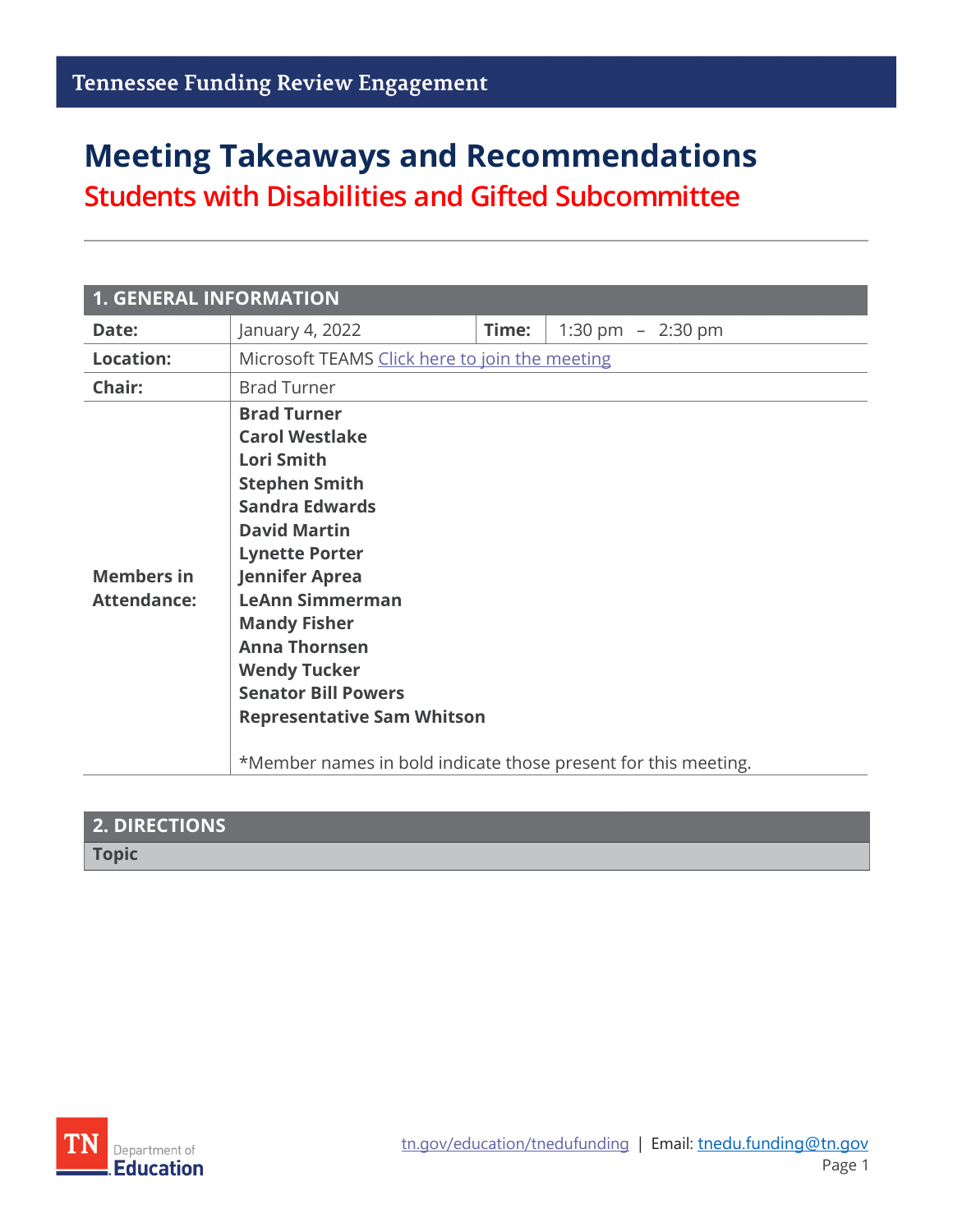#### **Tennessee Funding Review Engagement**

Please list specific supports and services that you would like to see incorporated into the funding formula for each category. (In other words, what supports and services do you think are most important so that the cost of those supports and services can be included. It does not mean a district MUST spend money in a certain way, only that they would be funded to do so). Please prioritize each item as a:

- **Must Have:** Those supports and services required as a result of federal and/or state law, for safety, or similar.
- **Should Have:** Those supports and services that may not be mandatory but are essential to ensure the student or student group receives access to a quality education.
- **Nice to Have:** Those supports and services that are not mandatory and not essential, but (1) may provide a clear and added benefit to students and (2) have a clear return on the investment related to student achievement and future success.
- **Long Shot:** All other supports and services ideas.

|               | <b>SUBCOMMITTEE FEEDBACK AND REFLECTIONS</b>                                                                                                                                                                                                                                                                                                                                                                                      |
|---------------|-----------------------------------------------------------------------------------------------------------------------------------------------------------------------------------------------------------------------------------------------------------------------------------------------------------------------------------------------------------------------------------------------------------------------------------|
| <b>BASE</b>   | <b>Must Haves</b><br>$\bullet$<br>School psychologists national recommendation ratio<br>$\circ$<br>School nurses at an adequate ratio (definition of adequate TBD; a<br>$\circ$<br>nurse at every school is not feasible)<br>o Screening and appropriate intervention for students with characters<br>of dyslexia<br>o Related professional services (vision specialists, audiologists, OT, PT,<br>professional therapists, etc.) |
| <b>WEIGHT</b> | <b>Must Haves</b><br>$\bullet$<br>o Agree with those on the slide but would prioritize:<br>Students with Disabilities and Gifted Students (to include tiers<br>٠<br>based on the cost to provide services<br>Characteristics of dyslexia (update from "Dyslexia" to<br>$\blacksquare$ .<br>"Characteristics of dyslexia")                                                                                                         |

#### **Subcommittee Supports and Services Prioritization**